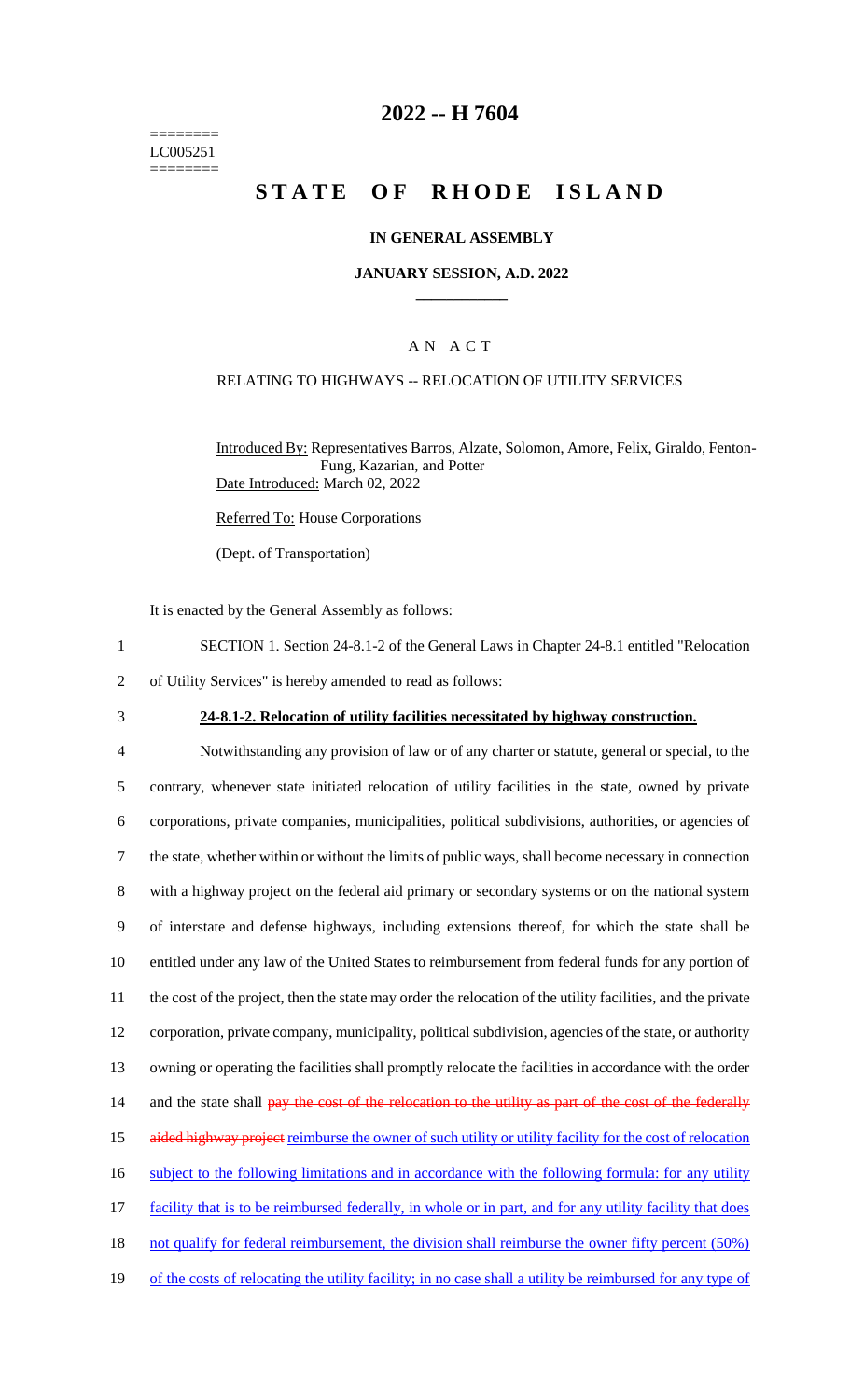- 1 betterment; reimbursement is for relocation costs only; the state shall pay the cost of the relocation
- 2 to the utility as part of the cost of the federally aided highway project. A utility relocation shall be
- 3 eligible for reimbursement pursuant to this section only if it is completed to the satisfaction of the
- 4 state within target dates established by the state and in accordance with design criteria set forth by
- 5 the state for the relocation in manner that facilitates the timely completion of the affected project.
- 6 The state shall pay a reasonable amount to private corporations and private companies for the
- 7 relocation of utilities commencing with highway projects that are authorized for construction after
- 8 March 1, 1976.
- 
- 9 SECTION 2. This act shall take effect upon passage.

======== LC005251 ========